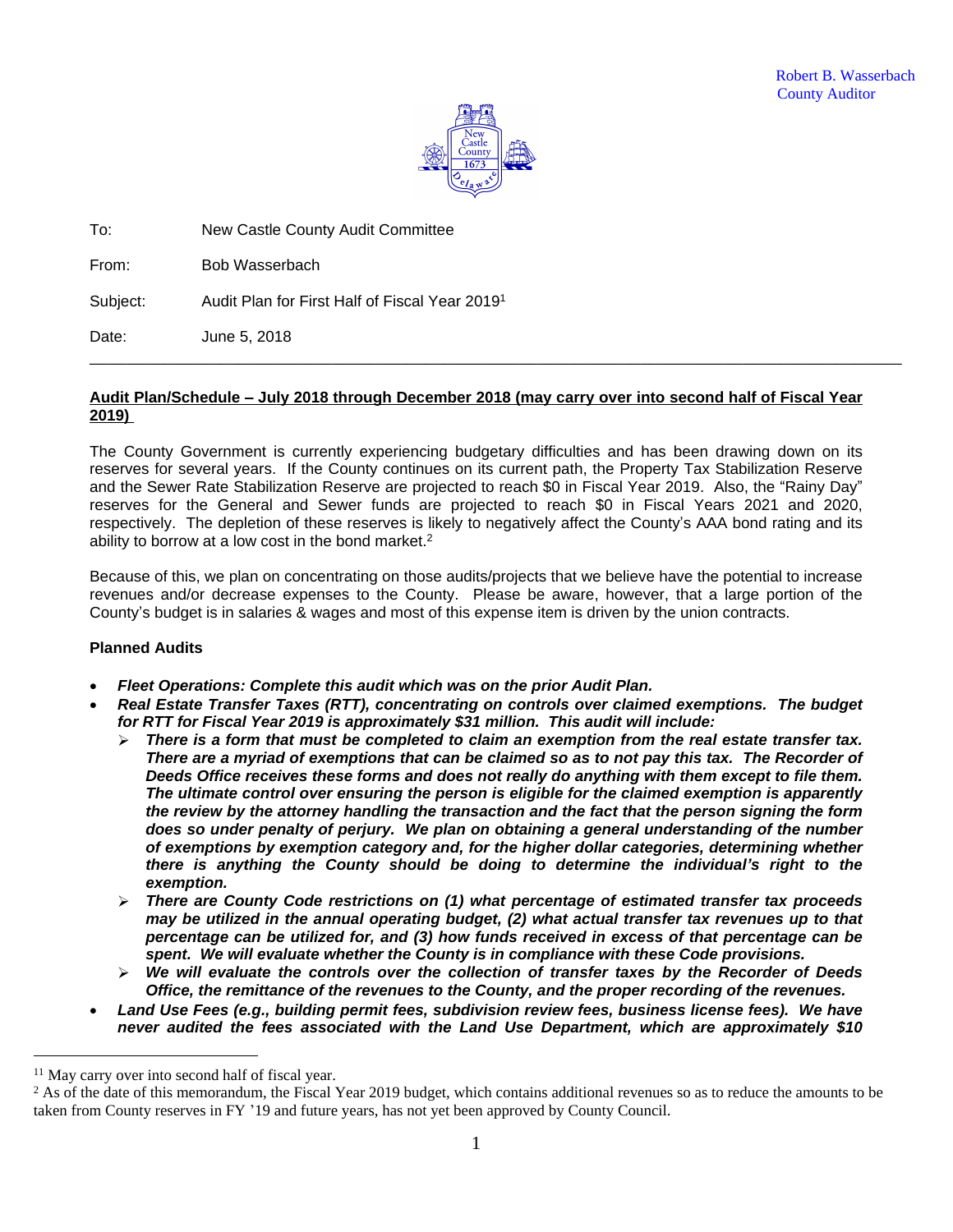*million a year (not including capital recovery fees which we previously covered on our Sewer Connection Fees audit.) We will evaluate the controls over the calculation, collection and recording of these fees.*

- *Health Insurance, concentrating on the controls over claims processing. The County is self-insured and spends over \$50 million a year in employee benefits (of which a large majority is for employee health care). We have never audited this high-dollar area. The audit will focus on ensuring the* County is not paying for any medical expenses it shouldn't be. We will consider hiring a specialist *to assist us on this audit.*
- *Construction Contracts including Responsible Contractor Compliance: The County Code states* "The County or a using agency or a county agency shall require any person proposing to bid on a *special services contract, as a condition to submitting a bid to it for consideration, to submit to the Office of Administrative Services a Contractor Responsibility Certification for contracts where the probable cost of the contract is expected to exceed five hundred thousand dollars (\$500,000.00)." A couple of Council Members have expressed concerns on whether certain bidders who are awarded County contracts are in full compliance with the elements of the Contractor Responsibility Certification. This audit will evaluate contractor compliance with the County Code requirements. The audit will also review a sample of construction projects to (1) ensure the bids were awarded in accordance with County Code and Procurement's Policies & Procedures Manual and (2) that the project was managed properly (including proper support for payments and compliance with policies and procedures for change orders).*

We will also:

- Continue to coordinate the external audits of the County's and Pension Fund's financial statements and the audit of the County's compliance with federal grant requirements.
- As time permits, work closely with the County CFO and his key staff on a few projects:
	- $\triangleright$  Replacement for County's Tier Financial System: Provide input on the features desired in the new system and ensure the new system has adequate internal controls. Explore ways to utilize our data analytics software package in new system, e.g., for continuous auditing responsibilities.
	- $\triangleright$  Local service function: This is the annual process in which the Office of Finance requests incorporated municipalities in New Castle County (NCC) to complete an application form regarding governmental services provided by the municipality which NCC does not need to provide itself. The completion of the application allows residents of the municipality to receive County property tax relief for those services provided by the municipality. The new CFO has been analyzing Finance's process for providing these property tax credits to ensure the County is not leaving revenue "on the table", i.e., residents in these municipalities are paying their fair share to NCC. The CFO will be providing us with updates on this project.
	- $\triangleright$  Consideration of moving from annual to monthly billing for sewer service fees: The County Administration is now considering this; as such, we want to ensure (if this happens) that adequate internal controls are established over the process.
	- > Lodging Tax: If the State grants NCC the authority to charge a lodging tax, and if County Council passes legislation to enact the tax, work with the Office of Finance to ensure that the County implements adequate internal controls over the collection and recording of this tax.
	- $\triangleright$  Assessments: The Office of Finance has worked hard to reduce the backlog of assessment appeals. In anticipation of possibly including an Assessments audit on our next Audit Plan, we may do some research and documentation on the assessments appeals process.
- Prepare for a Peer Review of the County Auditor's Office.

In addition to the above items, the County Auditor's Office has set aside hours to review any County-Government-related items that arise during the period that the County Auditor deems worthy of review. Such items arise from County Council meetings, requests from Council Members or the public, current events, the Auditor's professional skepticism, etc. If the County Auditor decides to review an item that is not reflected in the above plan, he will notify the Executive Office and County Council in writing that he will be reviewing such item. Upon notification of such review, the item officially becomes a part of the Audit Plan. If the item will take more than 100 hours, the County Auditor will ask the Audit Committee for approval to formally amend the Audit Plan.

This Audit Plan/Schedule, once approved by the Audit Committee, will be submitted to the County Executive, County CAO, and County Council. Any amendments to the Plan/Schedule will be provided to the same parties.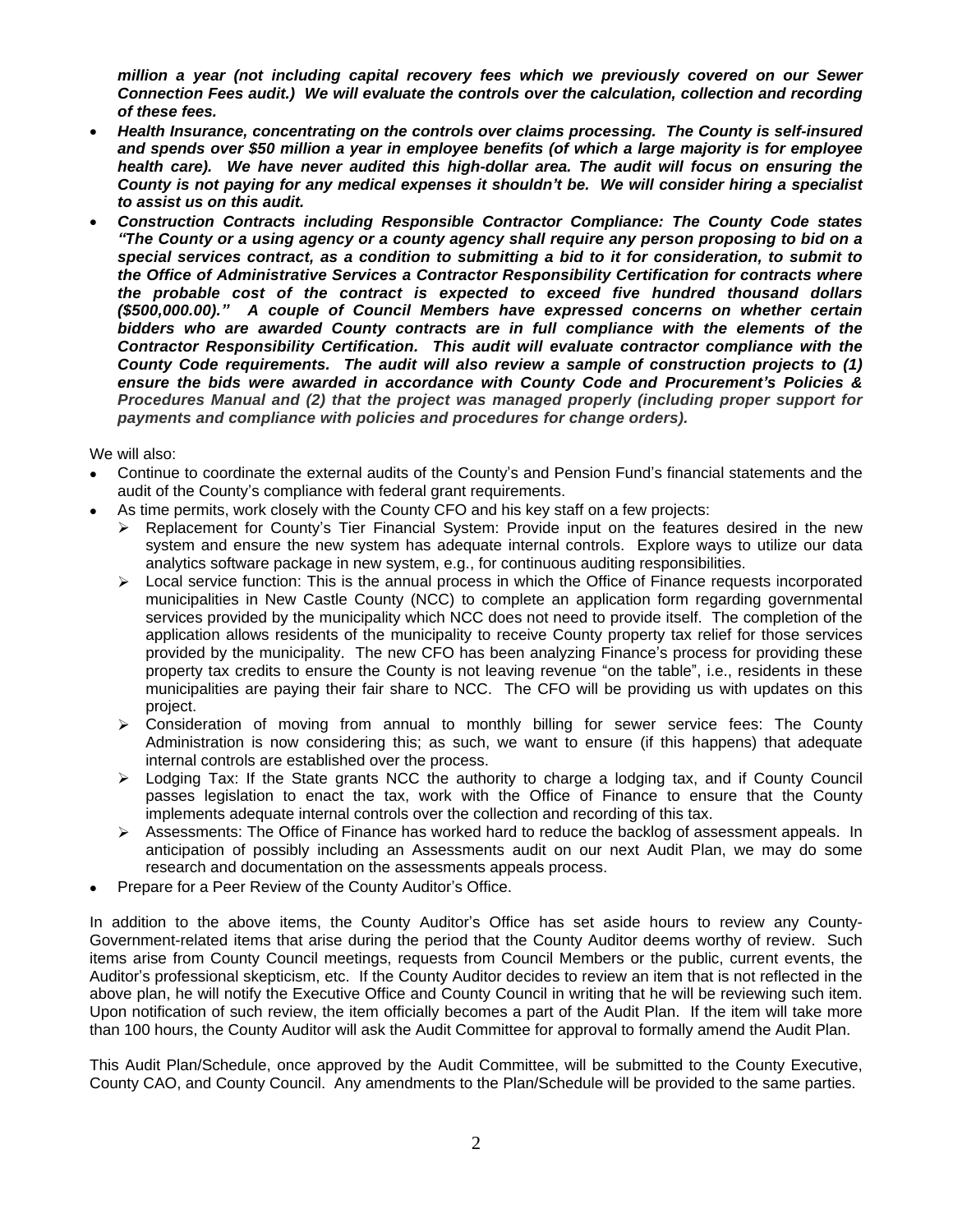## **Relevant Authority**

Delaware State Code, Title 9, Chapter 14, § 1407 Audit schedule; special examinations or audits; risk assessment review.

"(a) Prior to the beginning of each fiscal year, the County Auditor shall submit an annual audit plan to *the Audit Committee for review and comment. The plan shall include the proposed schedule for auditing departments, offices, boards, activities, agencies and subcontractors for the period. The plan and schedule may be amended during the period after consultation with the Audit Committee. The schedule and any amendments shall be provided to the Council and the County Executive."*

Due to the constantly evolving nature of County Government, the County Auditor's Office has chosen to present an Audit Plan for six-month periods.

Please note that the County Auditor's Office is comprised of the County Auditor, a Staff Auditor, and a Part-Time Senior Staff Auditor. This staffing level is less than the auditing departments of many municipalities of comparable size. Thus, we are not able to audit as many areas each year as we'd like to be able to.

## **Generally Accepted Government Auditing Standards**

**GAGAS 1.01** states: "The concept of accountability for use of public resources and government authority is key to our nation's governing processes. Management and officials entrusted with public resources are responsible for carrying out public functions and providing service to the public effectively, efficiently, economically, ethically, and equitably within the context of the statutory boundaries of the specific government program. The U.S. Government Accountability Office's (GAO's) auditing standards, commonly referred to as generally accepted government auditing standards (GAGAS), provide a framework for conducting high quality audits with competence, integrity, objectivity, and independence. Such standards help to improve government operations and services."

**GAGAS 6.03: "**In performance audits that comply with GAGAS, auditors obtain reasonable assurance that evidence is sufficient and appropriate to support the auditor's findings and conclusions in relation to the audit objectives."

The majority of the audits performed by the County Auditor's Office are performance audits designed to determine whether internal controls provide reasonable assurance regarding the achievement of management's objectives relating to operations, reporting, and compliance.

## **Standards for Internal Control in the Federal Government**

Internal control helps an entity run its operations efficiently and effectively, report reliable information about its operations, and comply with applicable laws and regulations. The publication *Standards for Internal Control in the Federal Government*, known as the "Green Book," sets the standards for an effective internal control system for federal agencies. The Green Book states "The Green Book provides managers criteria for designing, implementing, and operating an effective internal control system."

The Green Book incorporates COSO's (Committee of Sponsoring Organizations of the Treadway Commission's) "Internal Control – Integrated Framework" for identifying the internal controls management has implemented to help accomplish its objectives. See "Internal Control – Integrated Framework" Executive Summary.

Although the Green Book is not required to be utilized by local governments, arguments for utilizing it in New Castle County Government are as follows:

- The Green Book states: "The Green Book may also be adopted by state, local, and quasi-governmental entities, as well as not-for-profit organizations, as a framework for an internal control system."
- The GFOA (Government Finance Officers Association) issued a Best Practice in September 2015, titled "Internal Control Framework", stating "The GFOA recommends that state and local governments adopt the COSO's *Internal Control—Integrated Framework* (2013) as the conceptual basis for designing,